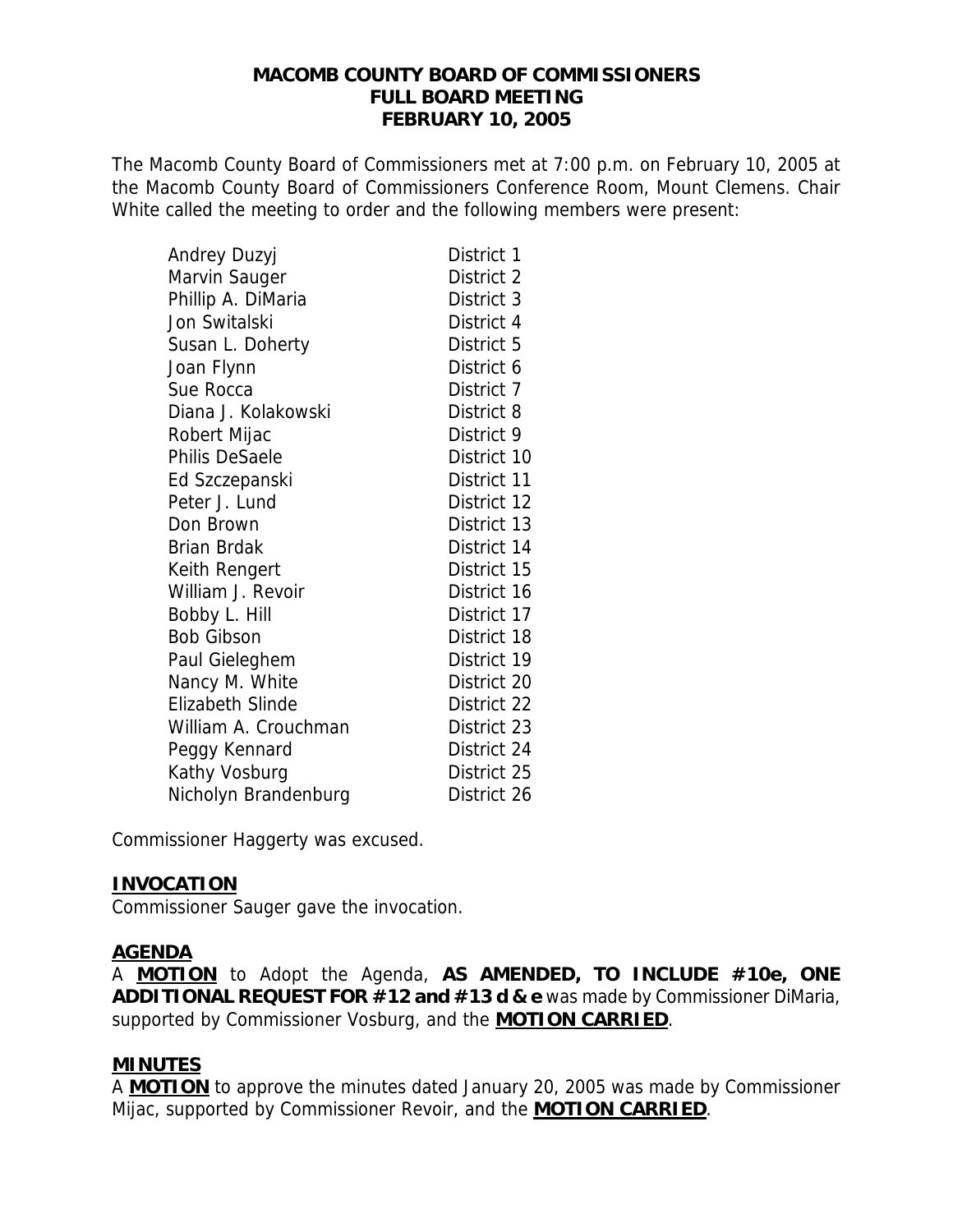### **PRESENTATION**

Commissioner Duzyj accepting on behalf of the Board of Commissioner checks from Wakely Associates, Project Control Systems and Anderson, Eckstein and Westrick for "Save the Children" Tsunami Relief Effort.

### **PUBLIC PARTICIPATION**

**Terri Kowal, Shelby Township Clerk, 52700 Van Dyke Shelby Township**  Spoke regarding her FOIA request to the County Clerk as well as the denial of the appeal by the Chair. Indicated she did not receive the information she requested.

### **Clifford A. Jablonski, 2805 Chickadee, Rochester Hills, 48309 Owner of Mortuary Removal Service**

Presented the board with his reduced bid to service the Macomb County Medical Examiners office.

# **COMMITTEE REPORTS COMMUNITY SERVICES COMMITTEE – January 31, 2005**

The Clerk read the recommendations from the Community Services Committee and a **MOTION** was made by Chairperson Doherty, supported by Vice-Chairperson DeSaele, to adopt the committee recommendations.

- 1. AUTHORIZE MSU EXTENSION TO ACCEPT \$3,000 FROM MSU EXTENSION FOR THE HOUSING PROGRAM.
- 2. AUTHORIZE MACOMB MSU EXTENSION SERVICE TO RENEW THE CONTRACT WITH THE MACOMB INTERMEDIATE SCHOOL DISTRICT EARLY ON PROGRAM TO PROVIDE CHILD CARE RESOURCE AND REFERRAL SERVICES TO EARLY ON FAMILIES IN THE AMOUNT OF \$3,000 FOR THE 2004/2005 YEAR.
- 3. AUTHORIZE MACOMB MSU EXTENSION TO ACCEPT \$35,000 FROM LOCAL SCHOOLS, COMMUNITY ORGANIZATIONS AND THE MSU EXTENSION TO SUPPORT THE GREAT LAKES EDUCATION PROGRAM FOR 2005.
- 4. AUTHORIZE MACOMB MSU EXTENSION TO RECEIVE \$6,500 FROM MSU EXTENSION TO CONTINUE SUPPORT OF THE HOME HORTICULTURE EDUCATION PROGRAM IN MACOMB COUNTY FROM JANUARY 1, 2005, UNTIL FUNDS ARE FULLY EXPENDED.
- 5. AUTHORIZE MACOMB MSU EXTENSION SERVICE/4C PROGRAM ON BEHALF OF THE MACOMB COUNTY BOARD OF COMMISSIONERS TO ACCEPT AN ADDITIONAL \$10,600 FROM THE CONTRACT WITH THE MICHIGAN COMMUNITY COORDINATED CHILD CARE ASSOCIATION TO REIMBURSE MSU EXTENSION FOR EXTRA TRAININGS OF CHILD CARE PROVIDERS; THESE TRAININGS WERE ADDITIONAL TO THE ORIGINAL CONTRACT.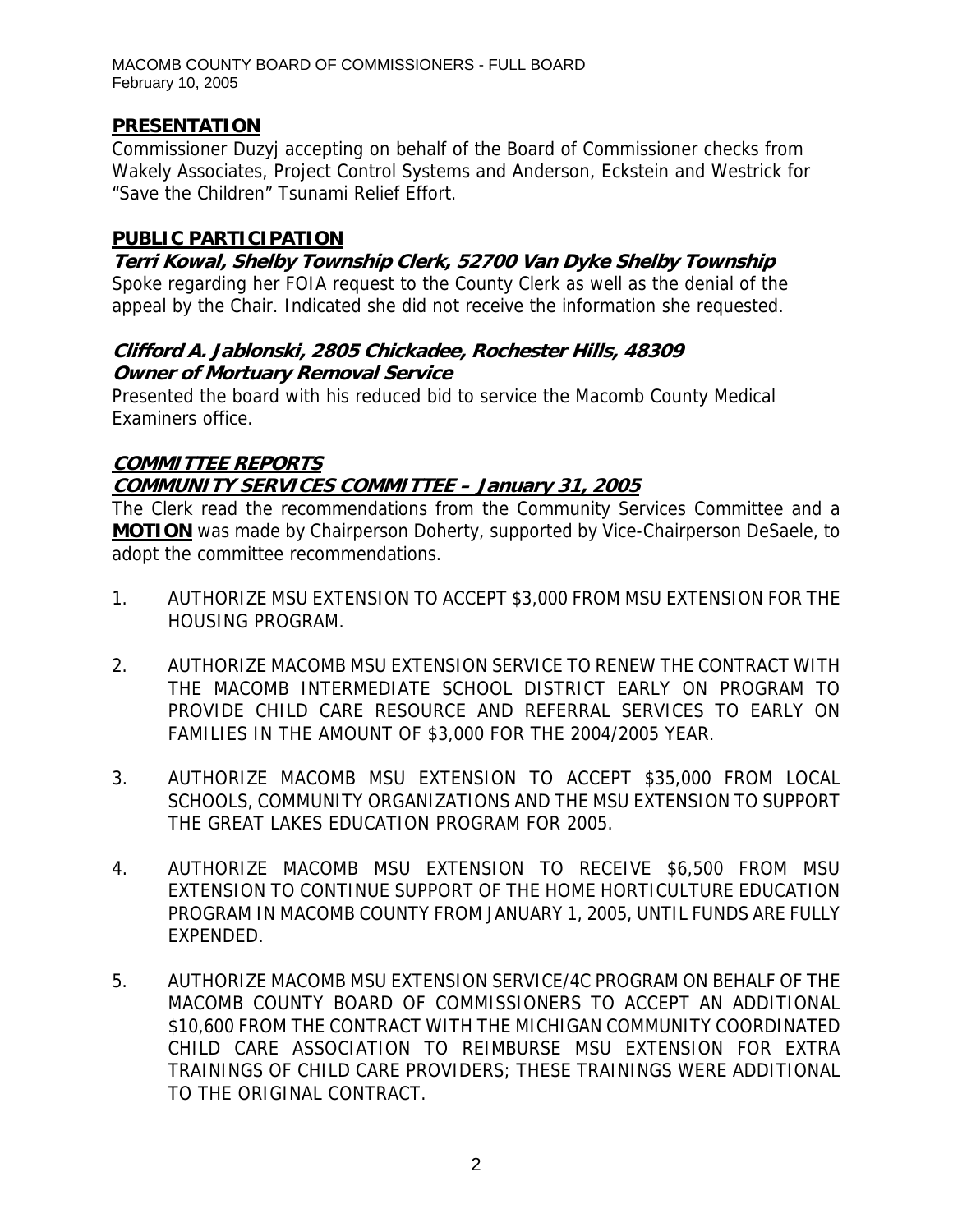6. AUTHORIZE THE MACOMB COUNTY COMMUNITY SERVICES AGENCY TO RECEIVE \$18,863 FOR THE LOW INCOME HOME ENERGY DELIVERABLE FUEL ASSISTANCE PROGRAM FOR 2005.

#### **THE MOTION CARRIED.**

#### **OPERATIONAL SERVICES COMMITTEE – February 1, 2005**

The Clerk read the recommendations from the Operational Services Committee and a **MOTION** was made by Chairperson Hill, supported by Commissioner Brandenburg, to adopt the committee recommendations.

1. AUTHORIZE PAYMENT FOR THE WORK PERFORMED AS FOLLOWS:

| COUNTY BUILDING<br>INTERIOR RENOVATIONS | EDMUND LONDON & ASSOC.  | \$31,500.00 |
|-----------------------------------------|-------------------------|-------------|
| MARTHA T. BERRY<br>RENOVATION           | EDMUND LONDON & ASSOC.  | 29.792.05   |
| MARTHA T. BERRY<br><b>CENTER</b>        | ELLISDON MICHIGAN, INC. | 524,113.08  |

FURTHER, FUNDS ARE AVAILABLE IN THE CAPITAL BUDGET.

- 2. CONCUR WITH THE PURCHASING MANAGER AND APPROVE THE PURCHASE OF ONE MODEL 5525 JOHN DEERE TRACTOR AND LOADER FOR FACILITIES AND OPERATIONS DEPARTMENT FROM AIS CONSTRUCTION EQUIPMENT WITH GSA PRICING FROM THE STATE OF MICHIGAN IN THE AMOUNT OF \$39,113.19; FUNDS ARE AVAILABLE FROM THE SERVICE CENTER BUDGET.
- 3. CONCUR WITH THE FLEET MANAGER AND APPROVE THE FOLLOWING VEHICLE PURCHASES:

ONE 2005 FORD F450 CHASSIS CAB AND SUPREME 14' VAN BODY FOR THE FACILITIES & OPERATIONS DEPARTMENT TO THE LOWEST RESPONSIBLE BIDDERS, SIGNATURE FORD, PERRY, MICHIGAN, IN THE AMOUNT OF \$30,202; FUNDS ARE AVAILABLE FROM THE 2005 VEHICLE ACCOUNT;

ONE 2005 FORD F150 PICKUP TRUCK FOR THE FACILITIES AND OPERATIONS DEPARTMENT TO THE LOWEST RESPONSIBLE BIDDER, SIGNATURE FORD, PERRY MICHIGAN, IN THE AMOUNT OF \$12,430; FUNDS ARE AVAILABLE FROM THE 2005 VEHICLE ACCOUNT;

FOUR 2005 FORD E250 CARGO VANS FOR THE FACILITIES AND OPERATIONS DEPARTMENT TO THE LOWEST RESPONSIBLE BIDDER, VARSITY FORD, ANN ARBOR, MICHIGAN, IN THE AMOUNT OF \$54,816; FUNDS ARE AVAILABLE FROM THE 2005 VEHICLE ACCOUNT; AND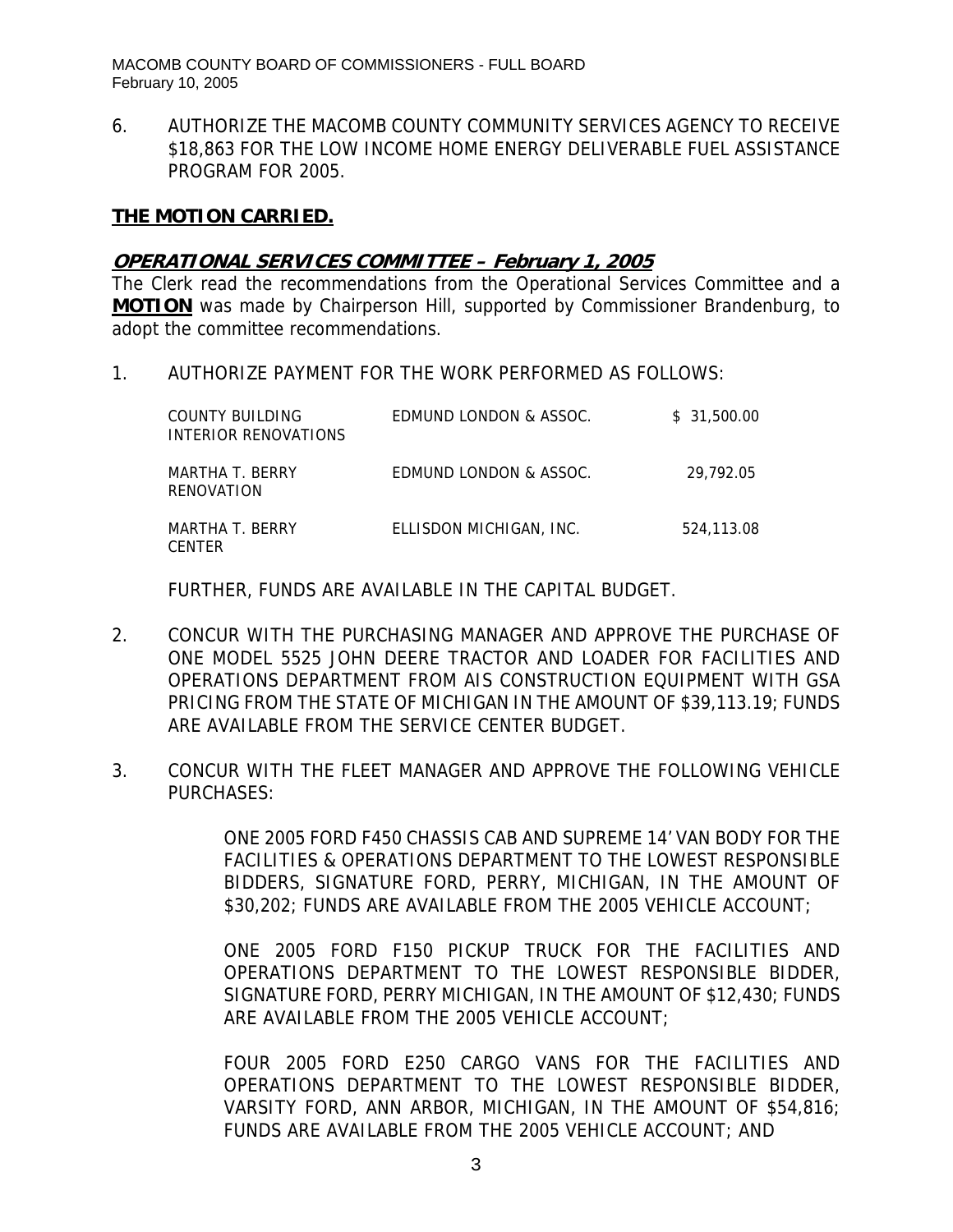THREE 2005 FORD CROWN VICTORIA POLICE INTERCEPTORS FOR THE SHERIFF'S DEPARTMENT TO THE LOWEST RESPONSIBLE BIDDER, SIGNATURE FORD, PERRY, MICHIGAN, IN THE AMOUNT OF \$58,545; COST FOR ONE PATROL UNIT TO BE PAID BY MACOMB TOWNSHIP; FUNDS FOR TWO PATROL UNITS ARE AVAILABLE FROM THE SECONDARY ROAD PATROL (TRAFFIC) GRANT.

4. AUTHORIZE DEVELOPMENT OF PHASE II AND III OF THE MACOMB ORCHARD TRAIL TO BE FINANCED BY A FEDERAL HIGH PRIORITY GRANT IN THE AMOUNT OF \$3,722,400 (\$3,102,000 FEDERAL PLUS 20 PERCENT MATCH) AND TO FURTHER AUTHORIZE A CONTRACT WITH CARLISLE/WORTMAN ASSOCIATES TO ADMINISTER THE GRANT FOR AN AMOUNT NOT TO EXCEED \$5,000.

### **JUSTICE AND PUBLIC SAFETY COMMITTEE – February 2, 2005**

The Clerk read the recommendations from the Justice and Public Safety Committee and a **MOTION** was made by Chairperson Rengert, supported by Vice-Chairperson Brdak, to adopt the committee recommendations.

- 1. AMEND THE COMMITTEE MEMBERS OF THE FEDERAL EQUITABLE SHARING FORFEITURE ACCOUNT.
- 2. APPROVE THE MACOMB COUNTY PUBLIC SAFETY COMMUNICATIONS SYSTEM MEMBERSHIP AGREEMENT AS RECOMMENDED BY THE COMMUNICATIONS TASK FORCE COMMITTEE.
- 3. APPROVE THE MACOMB COUNTY PUBLIC SAFETY COMMUNICATIONS SYSTEM LEASE AGREEMENT FOR TOWER SITES.

**LEGISLATIVE AND ADMINISTRATIVE SERVICES COMMITTEE – February 2, 2005** The Clerk read the recommendations from the Legislative and Administrative Services Committee and a **MOTION** was made by Chairperson Lund, supported by Vice-Chairperson Switalski, to adopt the committee recommendations.

1. APPROVE THE FOLLOWING MISCELLANEOUS DEPARTMENT RQUESTS:

ONE STANDARD LAPTOP, ONE MICROSOFT OFFICE LICENSE, ONE ZONE ALARM, AND ONE AD-AWARE SOFTWARE FOR DISTRICT COURT PROBATION AT A COST NOT TO EXCEED \$2,554.98; FUNDING IS AVAILABLE IN THE MIS CAPITAL EQUIPMENT ACCOUNT;

PURCHASE AN UPGRADE COUNTY FIREWALL TO ADD LOAD SHARING AND HIGH AVAILABILITY SOFTWARE AND HARDWARE, 25 VPN LICENSES, AND ASSOCIATED INSTALLATION SERVICES AND TRAINING, AS OUTLINED IN THE ATTACHED RECOMMENDATION FROM THE MIS DIRECTOR, AT A TOTAL PROJECT COST NOT TO EXCEED \$48,039.00; FUNDING IS AVAILABLE IN THE MIS CAPITAL ACCOUNT;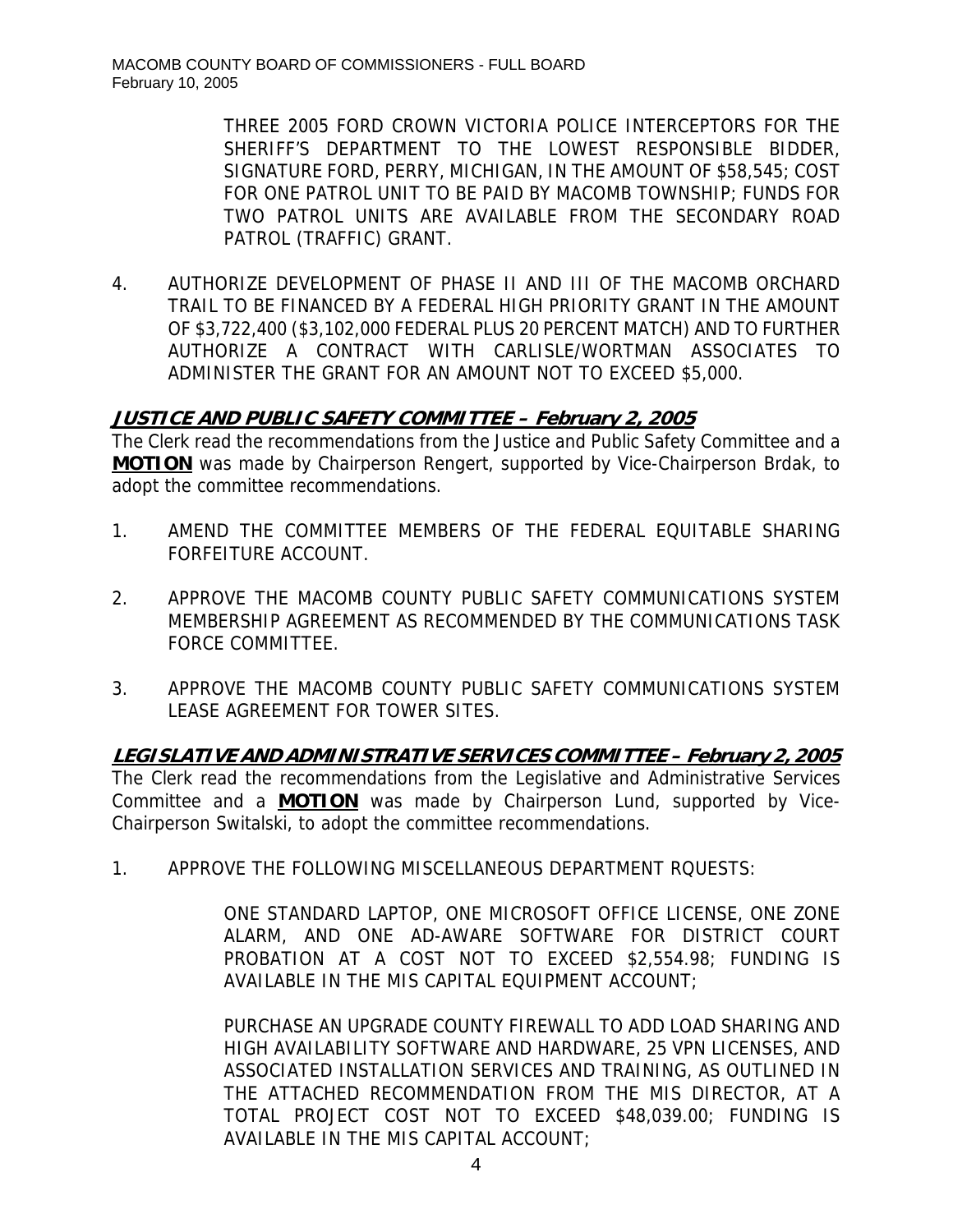PURCHASE OF SNIFFER TECHNOLOGIES FIBER UPGRADE BUNDLE AT A COST NOT TO EXCEED \$22,045.00; FUNDING IS AVAILABLE IN THE CAPITAL IMPROVEMENT FUND – MIS EQUIPMENT ACCOUNT; AND

ONE COLOR LASER JET PRINTER, ONE POSTER PRINTER, TWO COMPUTER DISPLAY PROJECTORS, THREE PROJECTOR REPLACEMENT BULBS, THREE DVD/CD BURNERS, TWO COLOR SCANNERS, TWO PORTABLE AUDIO VISUAL CARTS FOR THE PROSECUTING ATTORNEY'S OFFICE AT AN ESTIMATED COST OF \$18,454.67; FUNDING IS AVAILABLE IN THE MIS – CAPITAL EQUIPMENT ACCOUNT.

2. ADOPT THE UPDATED COUNTY E-MAIL RETENTION POLICY, AS OUTLINED IN CORRESPONDENCE FROM THE MANAGEMENT INFORMATION SERVICES DIRECTOR.

## **THE MOTION CARRIED**.

## **HEALTH SERVICES COMMITTEE – February 3, 2005**

The Clerk read the recommendations from the Health Services Committee and a **MOTION** was made by Chairperson Gieleghem, supported by Vice-Chairperson Brown, to adopt the committee recommendations.

- 1. DESIGNATE THE MACOMB COUNTY HEALTH DEPARTMENT AS THE FIDUCIARY AND LEAD DEPARTMENT FOR THE \$350,000 FEDERAL FUNDING WHICH WILL BE GRANTED TO MACOMB COUNTY TO WORK WITH ST. CLAIR COUNTY TO ESTABLISH A WATER QUALITY MONITORING PROGRAM IN THE ST. CLAIR RIVER AND LAKE ST. CLAIR.
- 2. AUTHORIZE THE HEALTH DEPARTMENT TO APPLY FOR A MICHIGAN DEPARTMENT OF ENVIRONMENTAL QUALITY GRANT IN THE AMOUNT OF \$19,293.88 FOR LAKE ST. CLAIR BEACH MONITORING.
- 3. APPROVE THE REQUEST BY CLINTON TOWNSHIP TO EXTEND THE \$25,000 AWARD FROM THE ENVIRONMENTAL PROBLEMS: LAKE/RIVER FUND THROUGH 2005 FOR THE ILLICIT DISCHARGE ELIMINATION PROGRAM APPROVED MAY 13, 2004.

## **THE MOTION CARRIED.**

# **PERSONNEL COMMITTEE – February 4, 2005**

The Clerk read the recommendations from the Personnel Committee and a **MOTION** was made by Chairperson Mijac, supported by Vice-Chairperson Crouchman, to adopt the committee recommendations.

1. RECONFIRM THE FOLLOWING VACANCIES: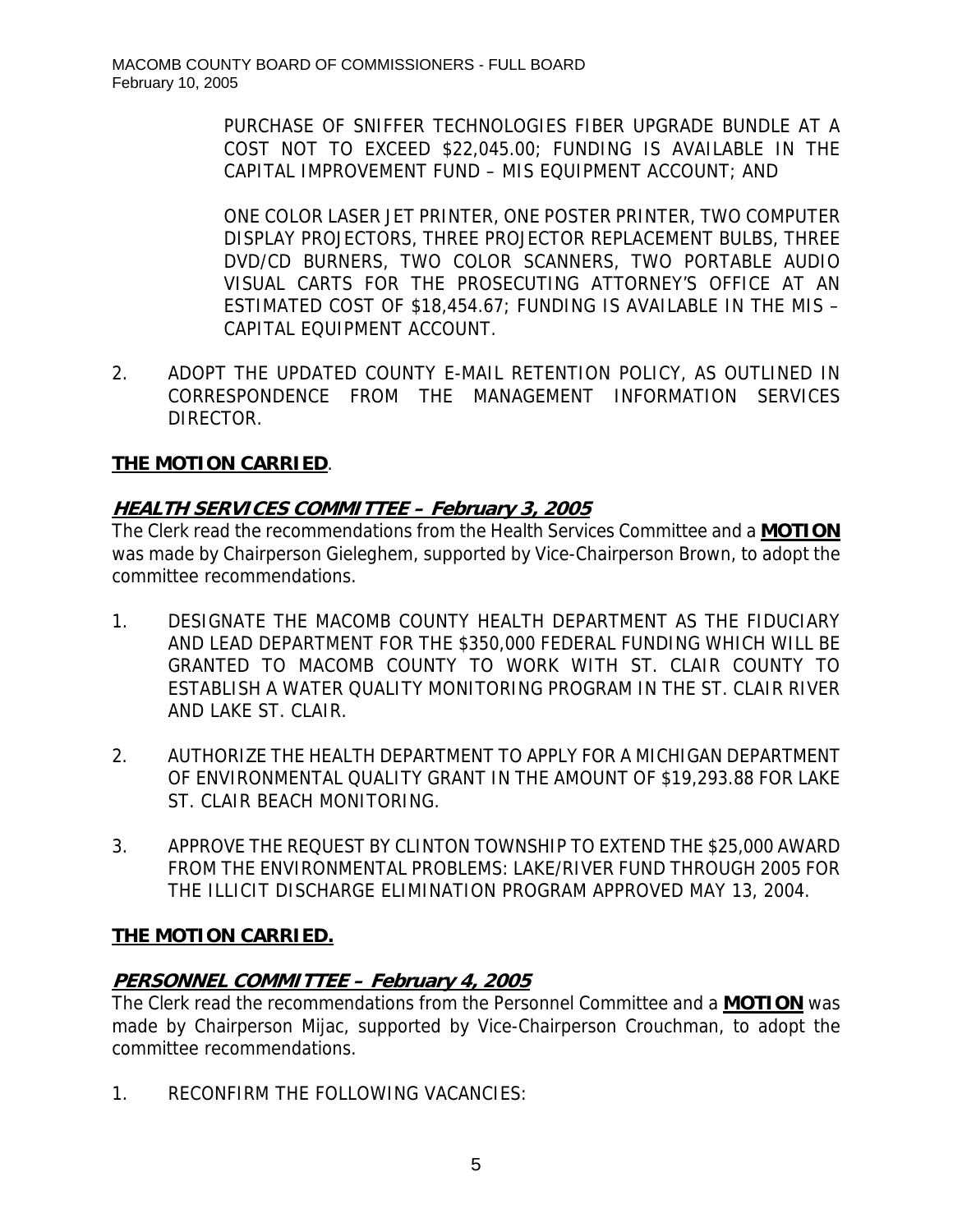- 1. (1) ADMINISTRATIVE ASSISTANT III COMMUNITY MENTAL HEALTH
- 
- 
- 
- 
- 6. (1) SENIOR SECRETARY EQUALIZATION
- 
- 
- 9. (1) DEPUTY COURT CLERK II 42-1 DISTRICT COURT
- 10. (1) ANIMAL CONTROL OFFICER HEALTH
- 11. (1) WOMEN'S HEALTH PRACTITIONER IV HEALTH
- 12. (1) LIBRARIAN HEAD LIBRARY
- 
- 

2. (1) CASE MANAGER III COMMUNITY MENTAL HEALTH 3. (1) THERAPIST II COMMUNITY MENTAL HEALTH 4. (1) ACCOUNT CLERK III COUNTY CLERK/REGISTER OF DEEDS 5. (1) SUPERVISOR OF RECORDS COUNTY CLERK/REGISTER OF DEEDS 7. (1) CUSTODIAN I/II FACILITIES & OPERATIONS 8. (1) HOUSEKEEPER I/II FACILITIES & OPERATIONS 13. (1) PROJECT MANAGER MANAGEMENT INFORMATION SERVICES 14. (1) ASSISTANT II PROSECUTING ATTORNEY 15. (2) PRINCIPAL TRIAL ATTORNEYS PROSECUTING ATTORNEY

- 2. APPROVE HIRING OF THREE GRANT-FUNDED TEMPORARY INSPECTORS AT THE PUBLIC WORKS DEPARTMENT.
- 3. APPROVE IMPLEMENTATION OF THE REVISED ANNUAL EMPLOYEE SERVICE AWARD PROGRAM PROVIDED THAT THERE IS NO SERVICE FEE FOR THE LAKESIDE MALL GIFT CARD.
- 4. APPROVE THE PROPOSED REQUEST FOR PROPOSALS FOR MANAGEMENT TRAINING AND DIVERSITY TRAINING.

### **THE MOTION CARRIED**.

### **BUDGET COMMITTEE – February 8, 2005**

The Clerk read the recommendations from the Budget Committee and a **MOTION** was made by Chairperson Kolakowski, supported by Vice-Chairperson Revoir, to adopt the committee recommendations.

Commissioner Kolakowski asked to separate Motion #8. There were **NO** objections.

Commissioner Brown asked to separate Motion #9. There were **NO** objections.

Commissioner Rocca asked to separate Motion #2. There were **NO** objections.

A vote was taken on the following:

1. AUTHORIZE THE EXPENDITURE OF UP TO \$60,000.00 FOR PROFESSIONAL SERVICES AS NECESSARY TO SUPPORT MACOMB COUNTY'S EFFORT IN RETAINING TACOM AND SELFRIDGE AIR NATIONAL GUARD BASE AS VIABLE INSTALLATIONS IN MACOMB COUNTY AND TO PROMOTE SELFRIDGE AS THE PREFERRED HEADQUARTERS FOR THE OFFICE OF HOMELAND SECURITY – MIDWEST REGION, SUBJECT TO THE APPROVAL OF THE BOARD CHAIR, BOARD VICE CHAIR, FINANCE CHAIR AND BUDGET CHAIR. FUNDS ARE AVAILABLE IN THE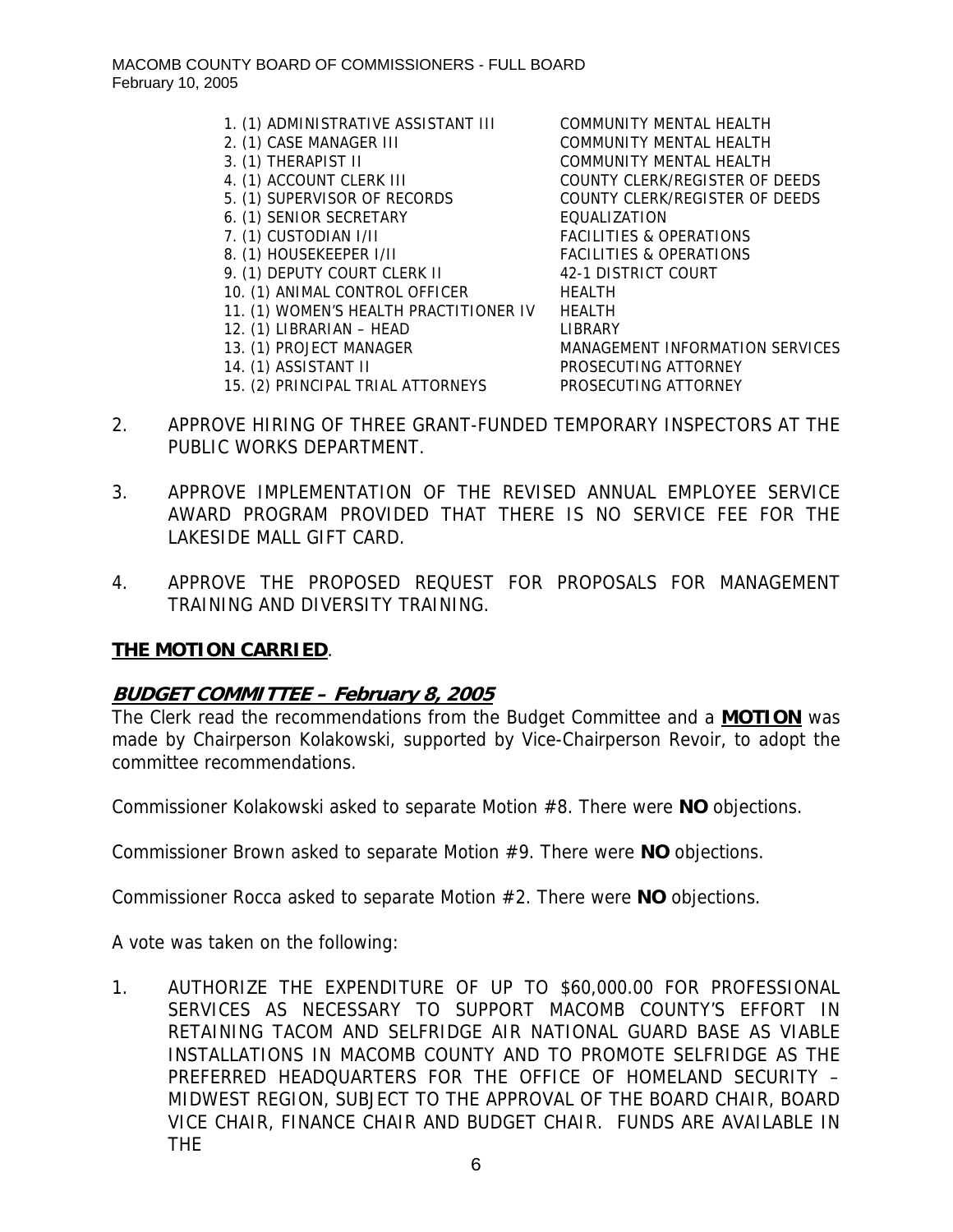COMMUNITY DEVELOPMENT BLOCK GRANT ACCOUNT (\$30,000.00) AND THE CONTINGENCY ACCOUNT (\$30,000.00).

- 3. AUTHORIZE TO FUND TEMPORARY EMPLOYEES AND SUPPLIES IN ORDER FOR THE COUNTY CLERK TO COMPLY WITH MICHIGAN LAW TO RUN SCHOOL ELECTIONS IN CLINTON AND MACOMB TOWNSHIPS AT A COST NOT TO EXCEED \$149,032.00, WHICH IS EXPECTED TO BE REIMBURSED BY SCHOOL DISTRICTS.
- 4. APPROVE THE FOLLOWING PAYMENTS FROM THE ENVIRONMENTAL PROBLEMS: LAKE/RIVER FUND:

\$1,200.00 TO THE CITY OF FRASER FOR TESTING AND WEED CONTROL AS APROVED MAY 13, 2004;

\$40,000.00 TO MACOMB TOWNSHIP FOR CLEAN-OUT OF THE CRITTENDEN DRAIN AS APPROVED FEBRUARY 12, 2004;

\$34,949.00 TO THE CITY OF MOUNT CLEMENS FOR DEBRIS REMOVAL AS APPROVED JANUARY 15, 2004; AND

\$18,000.00 FOR DESIGN AND \$22,000.00 FOR REPAIR WORK TO THE CITY OF MOUNT CLEMENS FOR SEAWALL ENGINEERING STUDY AS APPROVED JANUARY 15, 2005.

- 5. CONCUR WITH THE REQUEST OF THE DIRECTOR OF COMMUNITY SERVICES AGENCY (MCCSA) AND ADD AN ADDITIONAL PART-TIME SITE SUPERVISOR IN THE SENIOR NUTRITION PROGRAM FOR THE LAKESIDE TOWERS SITE. FUNDING FOR THIS ADDITIONAL PART-TIME POSITION IS AVAILABLE IN THE AAA 1-B GRANT, WITH NO ADDITIONAL COUNTY FUNDING REQUIRED.
- 6. AMEND THE 2004 BUDGET, JUVENILE COURT-ATTORNEY FEES LINE ITEM BY \$157,000.00 TO COVER THE REMAINING COURT APPOINTED ATTORNEY FEES APPOINTED IN 2004. FUNDING FOR THIS REQUEST IS AVAILABLE IN THE 2004 CONTINGENCY ACCOUNT.
- 7. AUTHORIZE TO INCREASE THE 2005 DISTRICT COURT PROBATION PART-TIME PERSONNEL BUDGET BY \$108,000.00 WITH A CORRESPONDING INCREASE IN DISTRICT COURT PROBATION OVERSIGHT FEES IN THE AMOUNT OF \$108,000.00 FOR THE PURPOSE OF PROVIDING PROBATION OVERSIGHT TO DISTRICT COURT 41-B, CLINTON DIVISION.

## **THE MOTION CARRIED**.

# **SEPARATED MOTION**

8. AMEND THE 2005 PROSECUTING ATTORNEY BUDGET IN THE AMOUNT OF \$167,100.00 AS RECOMMENDED BY THE FINANCE AND HUMAN RESOURCES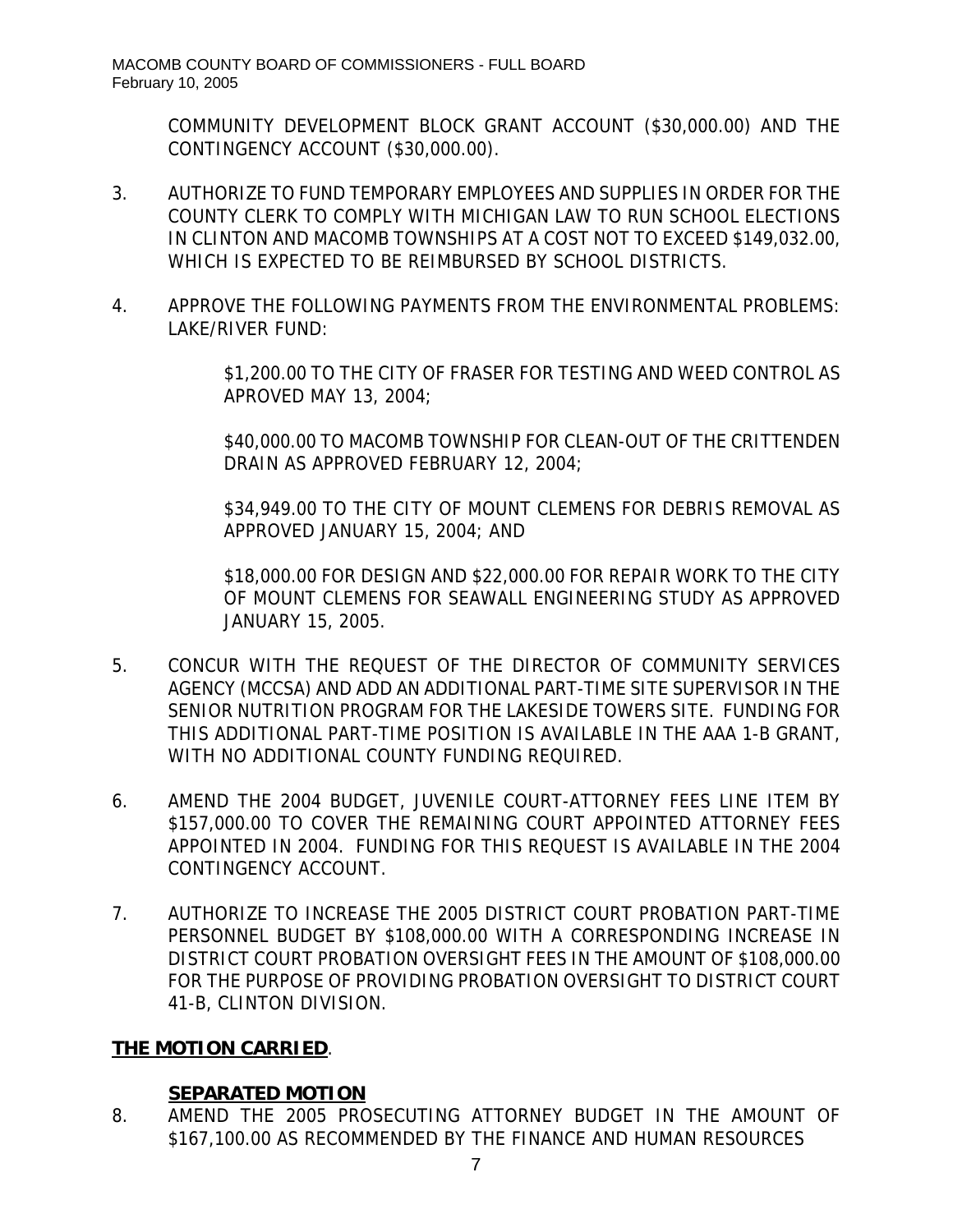DEPARTMENTS AND SUMMARIZED ON THE FY 2005 NEW POSITION AND RECLASSIFICATION SUMMARY. FUNDS ARE AVAILABLE IN THE 2005 CONTINGENCY ACCOUNT.

A **MOTION TO AMEND** was made by Commissioner Kolakowski, supported by Commissioner Doherty, to add the following language: **Provided that the position of Prosecutor Administrator be transferred to the County Health Department for a period of 8 weeks to allow the incumbent employee to conclude the work o the f Macomb County Prevention Coalition and further that the position of Administrative Assistant as approved within the main motion not be filled until the Prosecuting Administrator position is vacated at the end of the 8-week period.** 

A discussion ensued.

A **MOTION TO REFER** BACK TO COMMITTEE, was made by Commissioner DeSaele, supported by Commissioner Revoir.

The discussion continued.

### **ROLL CALL VOTE ON MOTION TO REFER**

|                    | <b>YES</b> | ΝO |
|--------------------|------------|----|
| BRANDENBURG        | χ          |    |
| <b>BRDAK</b>       |            | Χ  |
| <b>BROWN</b>       |            | X  |
| <b>CROUCHMAN</b>   |            | X  |
| <b>DESAELE</b>     | χ          |    |
| Di MARIA           |            | χ  |
| <b>DOHERTY</b>     |            | Χ  |
| DUZYJ              |            | Χ  |
| <b>FLYNN</b>       |            | X  |
| <b>GIBSON</b>      |            | Χ  |
| <b>GIELEGHEM</b>   |            | Χ  |
| HAGGERTY           | absent     |    |
| HILL               | χ          |    |
| <b>KENNARD</b>     |            | Χ  |
| KOLAKOWSKI         |            | X  |
| LUND               | χ          |    |
| MIJAC              |            | Χ  |
| RENGERT            | Χ          |    |
| REVOIR             | X          |    |
| <b>ROCCA</b>       |            | Χ  |
| <b>SAUGER</b>      |            | X  |
| <b>SLINDE</b>      | Χ          |    |
| <b>SWITALSKI</b>   |            | Χ  |
| <b>SZCZEPANSKI</b> |            | Χ  |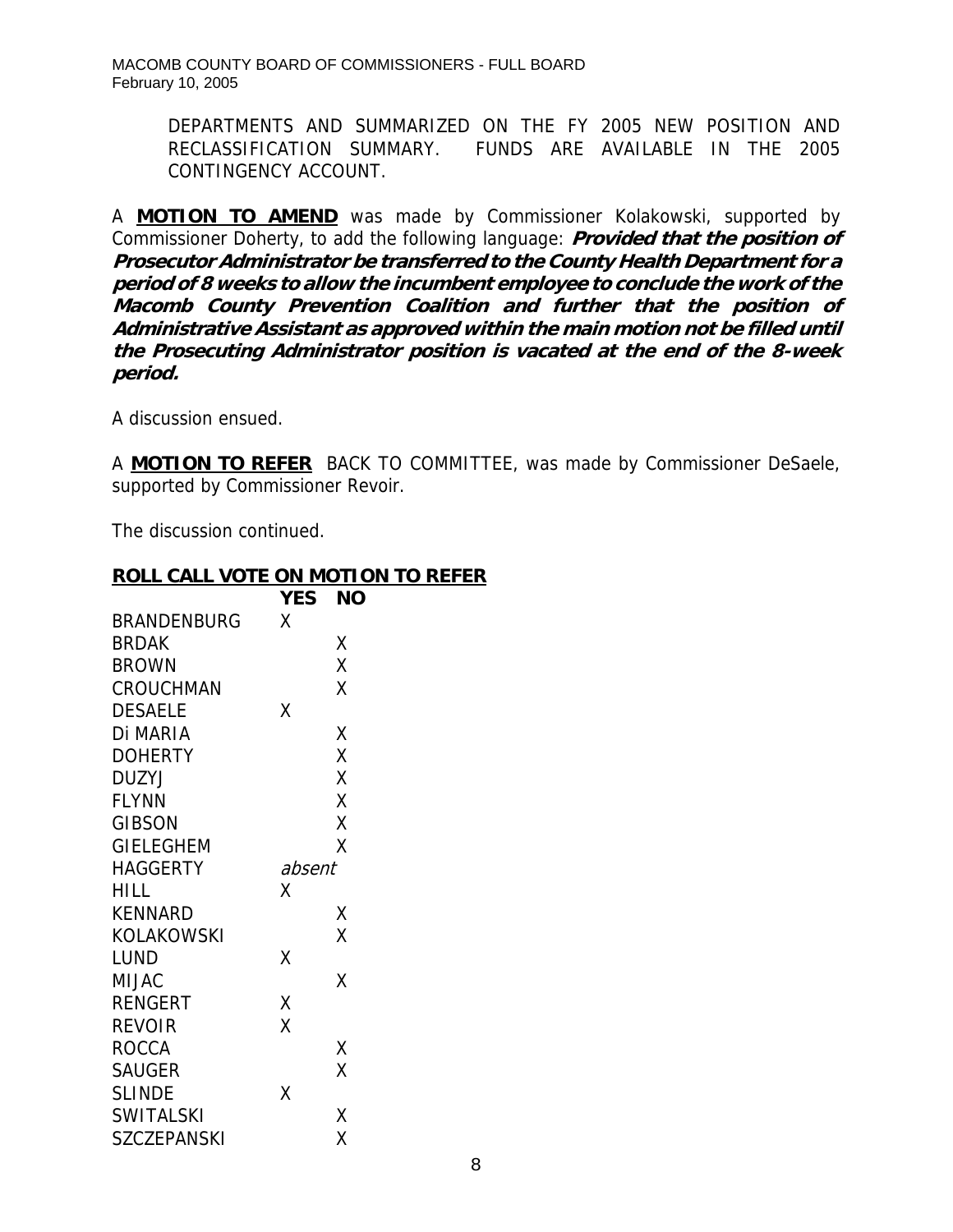| <b>VOSBURG</b> |   |    |
|----------------|---|----|
| <b>WHITE</b>   |   | х  |
| <b>TOTAL</b>   | 8 | 17 |

# **THE MOTION TO REFER FAILED.**

The discussion continued.

**CALL FOR THE QUESTION** to end debate, was made by Commissioner DiMaria, supported by Commissioner Crouchman.

## **ROLL CALL VOTE TO CALL THE QUESTION**

|                    | YES    | <b>NO</b> |
|--------------------|--------|-----------|
| <b>BRANDENBURG</b> |        | X         |
| <b>BRDAK</b>       | Χ      |           |
| <b>BROWN</b>       |        | Χ         |
| <b>CROUCHMAN</b>   | Χ      |           |
| <b>DESAELE</b>     |        | Χ         |
| <b>DI MARIA</b>    | Χ      |           |
| <b>DOHERTY</b>     |        | X         |
| <b>DUZYJ</b>       | Χ      |           |
| <b>FLYNN</b>       | X      |           |
| <b>GIBSON</b>      | X      |           |
| <b>GIELEGHEM</b>   |        | Χ         |
| <b>HAGGERTY</b>    | absent |           |
| <b>HILL</b>        |        | Χ         |
| <b>KENNARD</b>     |        | Χ         |
| <b>KOLAKOWSKI</b>  | Χ      |           |
| <b>LUND</b>        |        | Χ         |
| <b>MIJAC</b>       | X      |           |
| <b>RENGERT</b>     |        | Χ         |
| <b>REVOIR</b>      |        | X         |
| <b>ROCCA</b>       |        | Χ         |
| <b>SAUGER</b>      | Χ      |           |
| <b>SLINDE</b>      |        | Χ         |
| <b>SWITALSKI</b>   | X      |           |
| <b>SZCZEPANSKI</b> | X      |           |
| <b>VOSBURG</b>     |        | Χ         |
| <b>WHITE</b>       | X      |           |
| <b>TOTAL</b>       | 12     | 13        |

## **CALL FOR THE QUESTION FAILED.**

The debate continued.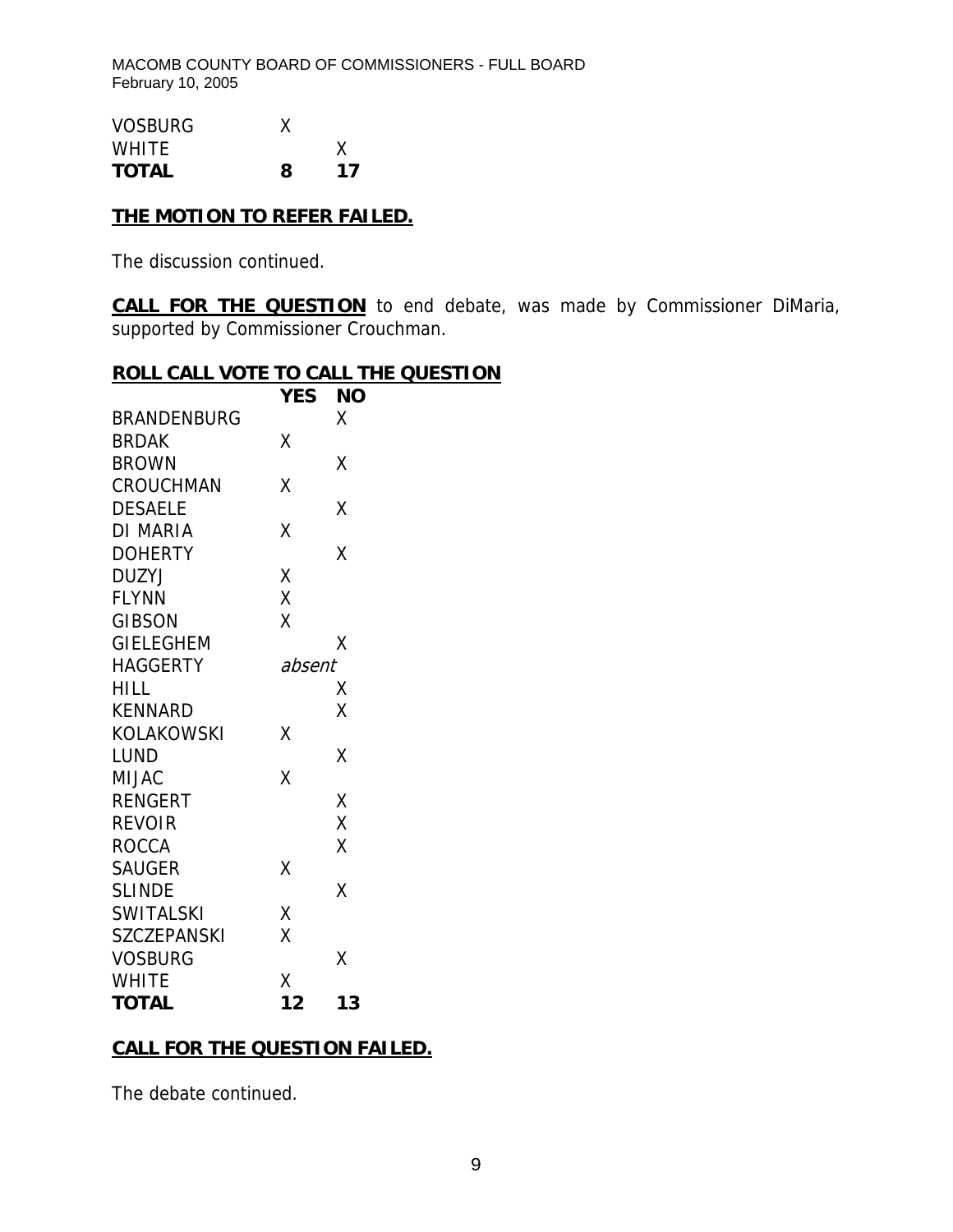### **ROLL CALL VOTE ON THE AMENDMENT**

|                    | YES    | ΝO |
|--------------------|--------|----|
| <b>BRANDENBURG</b> |        | χ  |
| <b>BRDAK</b>       | Χ      |    |
| <b>BROWN</b>       |        | Χ  |
| CROUCHMAN          | Χ      |    |
| <b>DESAELE</b>     | X      |    |
| <b>DI MARIA</b>    | X      |    |
| <b>DOHERTY</b>     | X      |    |
| <b>DUZYJ</b>       | X      |    |
| <b>FLYNN</b>       | X      |    |
| <b>GIBSON</b>      | X      |    |
| <b>GIELEGHEM</b>   | X      |    |
| <b>HAGGERTY</b>    | absent |    |
| HILL               | Χ      |    |
| <b>KENNARD</b>     | X      |    |
| KOLAKOWSKI         | Χ      |    |
| LUND               |        | Χ  |
| MIJAC              | Χ      |    |
| <b>RENGERT</b>     |        | Χ  |
| <b>REVOIR</b>      |        | X  |
| <b>ROCCA</b>       |        | Χ  |
| <b>SAUGER</b>      | Χ      |    |
| <b>SLINDE</b>      | X      |    |
| <b>SWITALSKI</b>   | X      |    |
| <b>SZCZEPANSKI</b> | X      |    |
| <b>VOSBURG</b>     | Χ      |    |
| <b>WHITE</b>       | X      |    |
| <b>TOTAL</b>       | 19     | 6  |

### **THE AMENDMENT PASSES.**

A vote was taken on the **MOTION AS AMENDED** and the **MOTION CARRIED**, with Commissioners Brandenburg, Brown, Lund, Rengert and Revoir voting **NO**.

## **SEPARATED MOTION**

9. AUTHORIZE THE COUNTY CLERK TO SUBMIT A GRANT APPLICATION ON BEHALF OF MACOMB COUNTY TO THE MICHIGAN SECRETARY OF STATE TO PURCHASE VOTING SYSTEM EQUIPMENT AND ELECTION MANAGEMENT SOFTWARE NECESSARY TO COMPLY WITH THE HELP AMERICA VOTE ACT.

A **MOTION TO POSTPONE** was made by Commissioner Szczepanski, supported by Commissioner Brandenburg.

The Deputy Clerk indicated that if this item is postponed the grant money would be lost that would pay for this equipment. The grant is due by the  $18<sup>th</sup>$  of this month.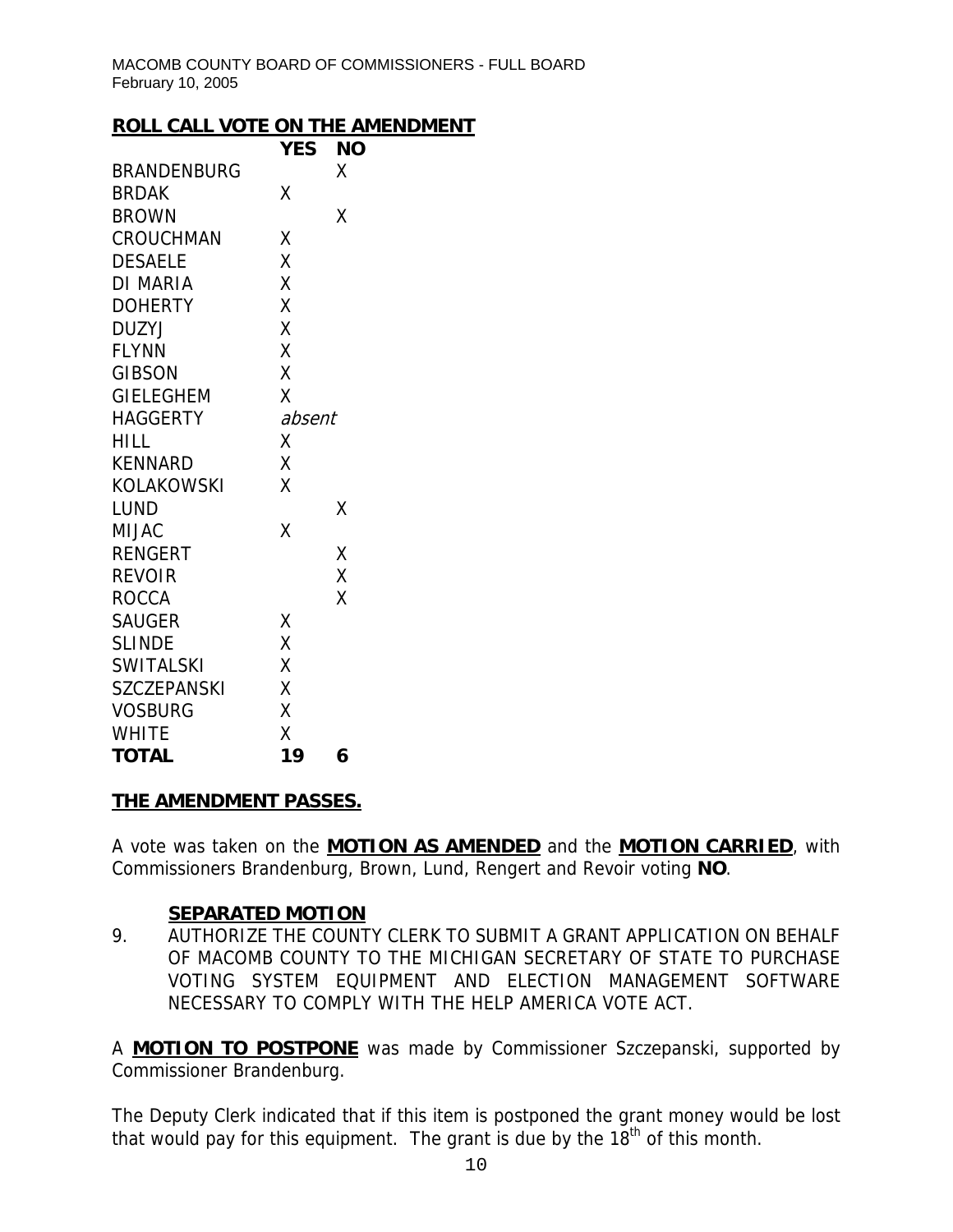A vote was was taken on the **MOTION TO POSTPONE**, and the **MOTION FAILED.**

## **THE MOTION CARRIED.**

## **SEPARATED MOTION**

2. AUTHORIZE THE COUNTY TO USE GYRO CREATIVE TO WRITE, EDIT, LAYOUT, INCLUDING GRAPHICS AND PHOTOGRAPHY SERVICES FOR COMPLETION OF THE 2005 ANNUAL REPORT AT A COST OF \$16,200.00. THE EXPENDITURE WILL SAVE \$40,000.00 TO \$50,000.00 IN STAFF TIME NORMALLY EXPENDED ON THIS PROJECT BY THE DEPARTMENT OF PLANNING AND ECONOMIC DEVELOPMENT, ALLOWING STAFF TO CONTINUE THEIR REGULAR DUTIES OF PROMOTING GROWTH IN THE COUNTY. THE AD HOC COMMITTEE FOR THE 2005 ANNUAL REPORT WILL CONTINUE TO DIRECT THE PROJECT. FUNDING IS AVAILABLE IN THE CAPITAL OUTLAY ACCOUNT.

Commissioner Rocca asked her **NO** vote be recorded from committee. There were **NO** objections.

**THE MOTION CARRIED**, with Commissioners Brandenburg and Lund voting **NO**.

# **FINANCE COMMITTEE – February 9, 2005**

The Clerk read the recommendations from the Finance Committee and a **MOTION** was made by Chairperson Slinde, supported by Vice-Chairperson DiMaria, to adopt the committee recommendations.

Commissioners Vosburg and Brandenburg asked their **NO** votes be recorded from committee on Motion #4. There were **No** objections.

Commissioner Szczepanski asked a **NO** vote be added to Motion #4. There were **NO** objections.

- 1. APPROVE THE MONTHLY BILLS (WITH CORRECTIONS, DELETIONS AND/OR ADDENDA) AND AUTHORIZE PAYMENT; FURTHER, TO APPROVE THE PAYROLL IN THE TOTAL AMOUNT OF \$10,191,613.68, WITH NECESSARY MODIFICATIONS TO THE APPROPRIATIONS.
- 2. AWARD THE BID FOR THE 16<sup>TH</sup> ANNUAL VOLUNTEER RECOGNITION DINNER AND AWARDS CEREMONY TO THE LOWEST RESPONSIBLE BIDDER, DeCARLO'S BANQUET CENTER, IN THE AMOUNT OF \$3,845.88; FUNDS ARE AVAILABLE IN THE 2005 BUDGET.
- 3. CONCUR IN THE RECOMMENDATION OF CORPORATION COUNSEL REGARDING THE CASE OF DOE V MACOMB COUNTY, ET AL.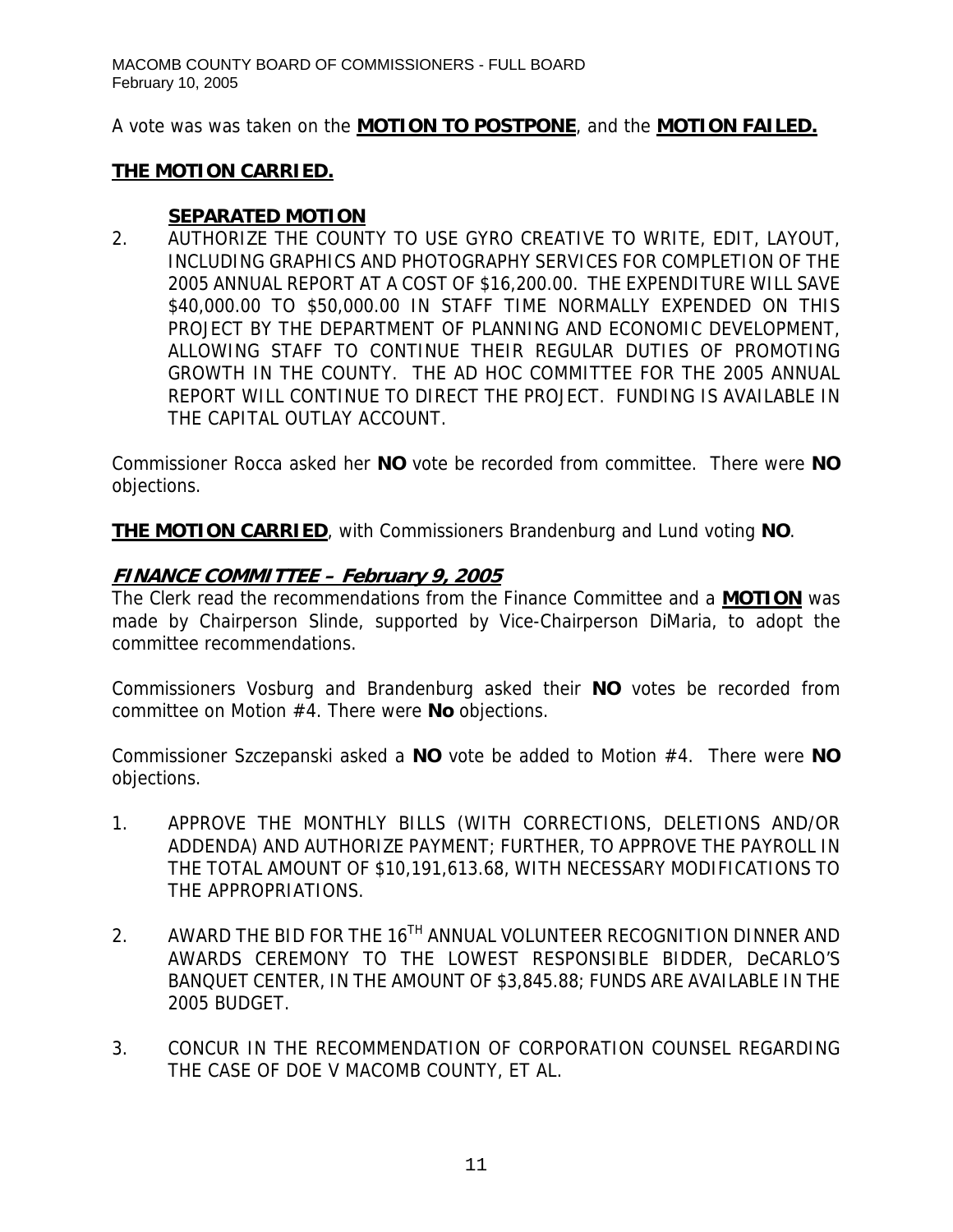4. CONCUR IN THE RECOMMENDATION OF CORPORATION COUNSEL REGARDING THE CASE OF SWITZER V MACOMB COUNTY COMMUNITY MENTAL HEALTH SERVICES.

### **THE MOTION CARRIED**.

#### **REQUEST TO PURCHASE PRIOR SERVICE TIME (2)**

A **MOTION** WAS MADE BY COMMISSIONER BRANDENBURG, SUPPORTED BY COMMISSIONER FLYNN, TO APPROVE PURCHASE OF PRIOR SERVICE TIME BY THOMAS SOLDAN AND LOIS JOHNSTON.

A **MOTION TO AMEND** was made by Commissioner Vosburg, supported by Commissioner Szczepanski, to add the language: **FUTURE REQUESTS TO PURCHASE PRIOR SERVICE TIME WILL BE HELD IN ABEYANCE UNTIL A POLICY HAS BEEN SET BY THE RETIREMENT BOARD,** and the **MOTION CARRIED,** with Commissioner Doherty voting **NO.** 

#### **THE MOTION AS AMENDED CARRIED.**

#### **AMENDMENTS TO 2005-06 COMMITTEE ASSSIGNMENTS**

A **MOTION** WAS MADE BY COMMISSIONER MIJAC, SUPPORTED BY COMMISSIONER CROUCHMAN, TO APPROVE AMENDMENTS TO 2005-06 COMMITTEE ASSIGNMENTS: REMOVE JOAN FLYNN FROM PLANNING AND ECONOMIC DEVELOPMENT COMMITTEE AND PLACE ON HEALTH SERVICES COMMITTEE AND REMOVE BETTY SLINDE FROM HEALTH SERVICES COMMITTEE AND PLACE OF PLANNING AND ECONOMIC DEVELOPMENT COMMITTEE, AND THE **MOTION CARRIED.**

A **MOTION** WAS MADE BY COMMISSIONER MIJAC, SUPPORTED BY COMMISSIONER CROUCHMAN, TO APPROVE AMENDMENTS TO 2005-06 COMMITTEE ASSIGNMENTS: REMOVE BRIAN BRDAK FROM LEGISLATIVE AND ADMINISTRATIVE SERVICES COMMITTEE AND PLACE ON COMMUNITY SERVICES COMMITTEE AND REMOVE SUE ROCCA FROM COMMUNITY SERVICES COMMITTEE AND PLACE ON LEGISLATIVE AND ADMINISTRATIVE SERVICES COMMITTEE, AND THE **MOTION CARRIED.**

#### **APPOINTMENTS**

A **MOTION** WAS MADE BY COMMISSIONER MIJAC, SUPPORTED BY COMMISSIONER CROUCHMAN. TO MAKE THE FOLLOWING APPOINTMENTS IN THEIR ENTIRETY.

### a) **HEALTH DEPARTMENT HEARING BOARD**

TO APPOINT COMMISSIONERS BOBBY HILL AS DESIGNEE AND SUE ROCCA AS ALTERNATE TO THE HEALTH DEPARTMENT HEARING BOARD TERMS EXPIRING DECEMBER 31, 2006.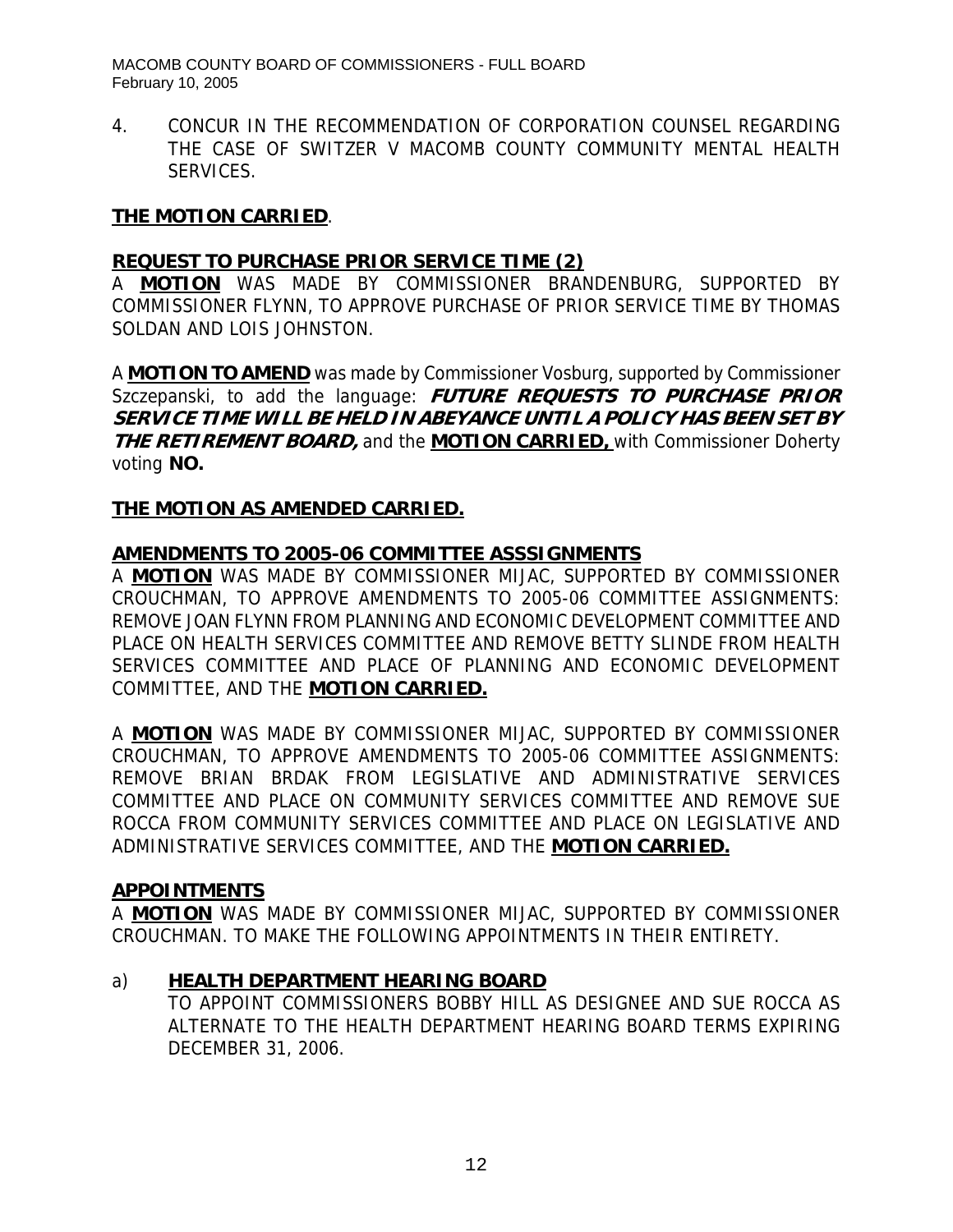## b) **RETIREE HEALTH CARE BOARD**

TO **APPOINT** COMMISSIONER WILLIAM REVOIR AS DESIGNEE AND **REAPPOINT** COMMISSIONERS DIANA KOLAKOWSKI, BETTY SLINDE, PHILIS DESAELE AND SUSAN DOHERTY.

### c) **SUBSTANCE ABUSE ADVISORY COUNCIL**

TO APPOINT MICHAEL GALLAGHER AND ROBERT SIRAGUSA TO THE MACOMB COUNTY SUBSTANCE ABUSE ADVISORY COUNCIL, TERMS DECEMBER 1, 2004 TO DECEMBER 1, 2007.

### d) **AD HOC COMMITTEE ON SPACE AND LAND NEEDS**

TO **REAPPOINT** KEITH RENGERT-CHAIR, DIANA KOLWKOWSKI-VICE CHAIR, PETER LUND, ROB MIJAC, BILL RVOIR, MARV SAUGER, BETTY SLINDE AND NANCY WHITE (EX-OFFICIO).

## e) **COMMITTEE TO INTERVIEW AND SELECT JUVENILE JUSTICE CENTER DIRECTOR**

TO APPOINT SUSAN DOHERTY-CHAIR, KATHY VOSBURG-VICE CHAIR, PETER LUND, MARV SAUGER AND BETTY SLINDE.

### **THE MOTION CARRIED.**

### **RESOLUTIONS/TRIBUTES**

A **MOTION** was made by Commissioner Revoir, supported by Commissioner Mijac, to adopt the Resolutions and Tributes in their entirety.

- Res. No. 05 -08 Resolution to Support the Continuation of the Federal Community Development Block Grant Program (offered by board Chair on behalf of Board; recommended by Personnel Committee on 2/4/05)
- Res. No. 05-11 2005 Depository Resolution Designating Public Fund Depositories in Compliance with Act 40, Public Acts of 1932, as amended (recommended by Finance Committee on 2/9/05)
- Res. No. 05-09 Commending Ed Tatem for His Dedicated Service to Macomb County and its Citizens (offered by Rengert; recommended by Finance committee on 2/9/05; currently being developed)
- Res. No. 05-10 Commending John Knapp, Roseville City Manager, upon His Retirement (offered by Slinde; include Haggerty; recommended by Finance committee on 2/9/05)
- Res. No. 05-12 To Join the Governor, Wayne and Oakland Counties in Declaring April 14, 2005 as "National Diversity Day" (offered by Board Chair)

### **THE MOTION CARRIED.**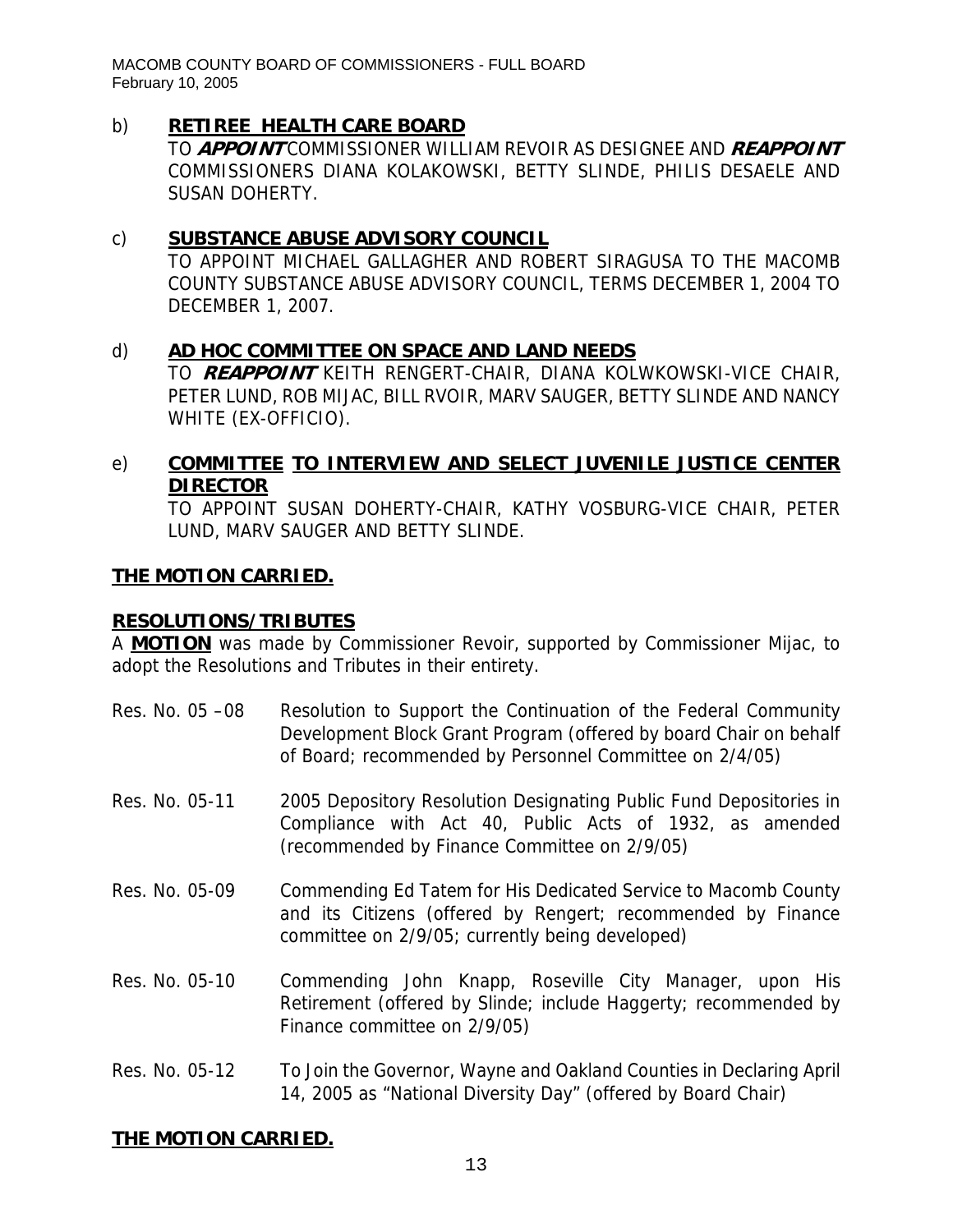## **NEW BUSINESS**

Commissioner Doherty reminded the members of the Juvenile Justice Center Committee of the meeting Friday, February  $11<sup>th</sup>$  at 9:00 a.m.

Commissioner Brandenburg requests the Shelby Township Clerk be given the information that she is requesting.

Commissioner Lund questioned whether the chair alone responds to an Appeal of the Freedom of Information Act or the board as a whole.

### **PUBLIC PARTICIPATION**

#### **Terri Kowal, Shelby Township Clerk**

Indicated she did not receive her F.O.I.A. request.

#### **ROLL CALL ATTENDANCE**

| Andrey Duzyj            | District 1  |
|-------------------------|-------------|
| Marvin Sauger           | District 2  |
| Phillip A. DiMaria      | District 3  |
| Jon Switalski           | District 4  |
| Susan L. Doherty        | District 5  |
| Joan Flynn              | District 6  |
| Sue Rocca               | District 7  |
| Diana J. Kolakowski     | District 8  |
| Robert Mijac            | District 9  |
| <b>Philis DeSaele</b>   | District 10 |
| Ed Szczepanski          | District 11 |
| Peter J. Lund           | District 12 |
| Don Brown               | District 13 |
| <b>Brian Brdak</b>      | District 14 |
| Keith Rengert           | District 15 |
| William J. Revoir       | District 16 |
| Bobby L. Hill           | District 17 |
| <b>Bob Gibson</b>       | District 18 |
| Paul Gieleghem          | District 19 |
| Nancy M. White          | District 20 |
| <b>Elizabeth Slinde</b> | District 22 |
| William A. Crouchman    | District 23 |
| Peggy Kennard           | District 24 |
| Kathy Vosburg           | District 25 |
| Nicholyn Brandenburg    | District 26 |

Commissioner Haggerty was excused.